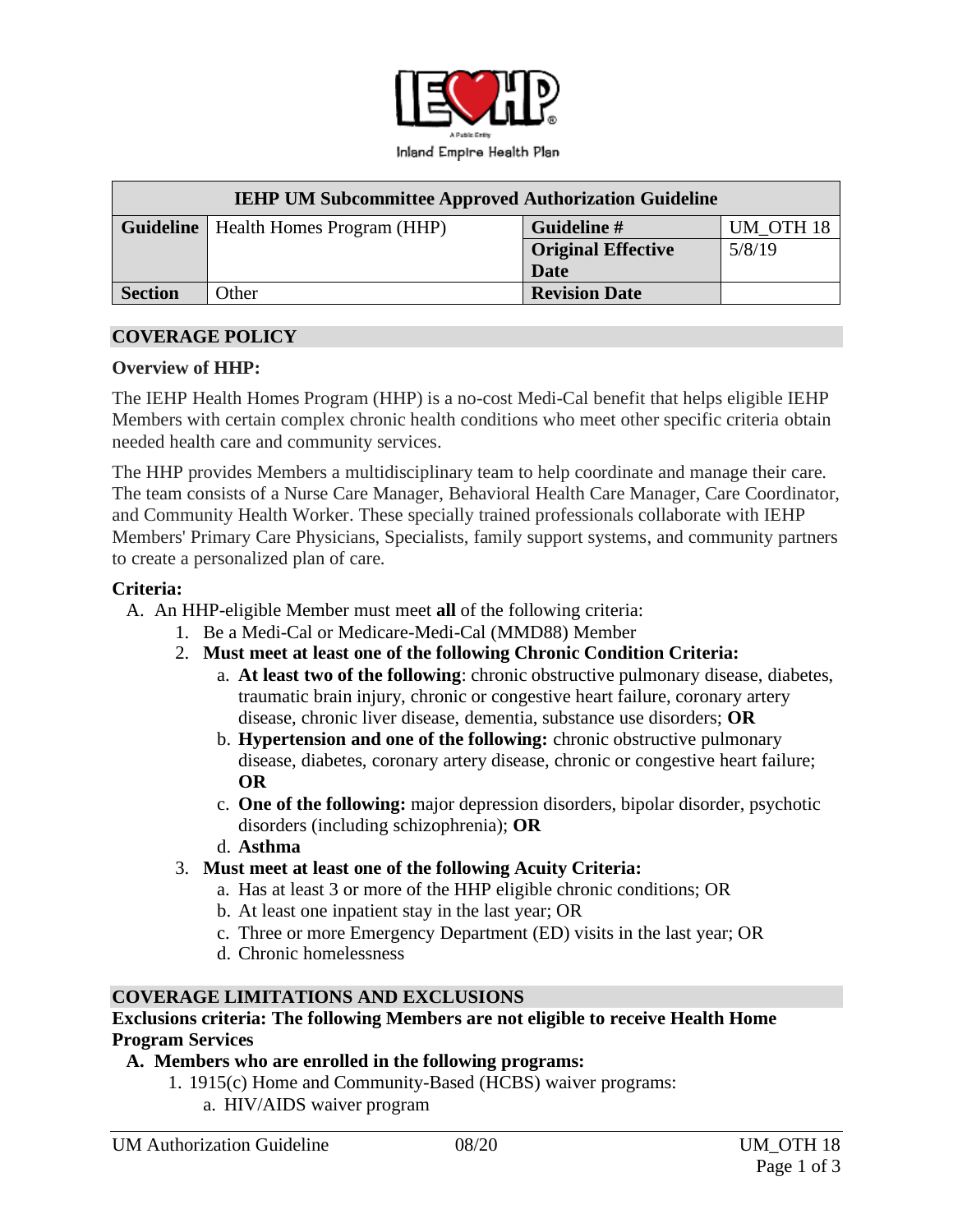- b. Assisted Living Waiver (ALW)
- c. Developmentally Disabled (DD)
- d. In-Home Operations (IHO)
- e. Multipurpose Senior Services Program (MSSP)
- f. Nursing Facility Acute Hospital (NF/AH)
- g. Pediatric Palliative Care (PPC)
- 2. County Targeted Case Management (TCM) (excluding Specialty Mental Health TCM through county BH)
- 3. IEHP DualChoice Cal MediConnect Plan (Medicare-Medicaid Plan) (CMC)

## **B. Other criteria that would determine an IEHP Member ineligible for Health Home Program services:**

- 1. Further assessment demonstrates that an individual is well managed through selfmanagement or through another program, or is otherwise determined to not fit the high-risk eligibility criteria.
- 2. An individual's condition management cannot be improved because the Member is uncooperative.
- 3. An individual's behavior or environment is unsafe for staff.
- 4. An individual is more appropriate for an alternate care management program.
- 5. An individual has resided at a Skilled Nursing Facility (SNF) longer than the month of admission and the following month.
- 6. An individual is receiving Hospice services.

# **ADDITIONAL INFORMATION**

Notice of Action (NOA)

- 1. IEHP will issue a Notice of Action:
	- a. IEHP will issue a medical necessity denial if Member or Provider requests that a Member participate in HHP but is not eligible.
	- b. If a Member wishes to continue to receive services but the Provider wishes to discontinue HHP services because they feel the Member is no longer appropriate for HHP services, the Provider will notify IEHP. IEHP will review and issue a medical necessity denial.
- 2. IEHP does not issue an NOA if the Member declines to participate or voluntarily disenrolls.

# **CLINICAL/REGULATORY RESOURCE**

California Department of Health Care Services, December 20, 2018. Medi-Cal Health Homes Program-Program Guide

## **DEFINITION OF TERMS**

 $N/A$ 

# **DISCLAIMER**

IEHP Clinical Authorization Guidelines (CAG) are developed to assist in administering plan benefits, they do not constitute a description of plan benefits. The Clinical Authorization Guidelines (CAG) express IEHP's determination of whether certain services or supplies are medically necessary, experimental and investigational, or cosmetic. IEHP has reached these conclusions based upon a review of currently available clinical information (including clinical